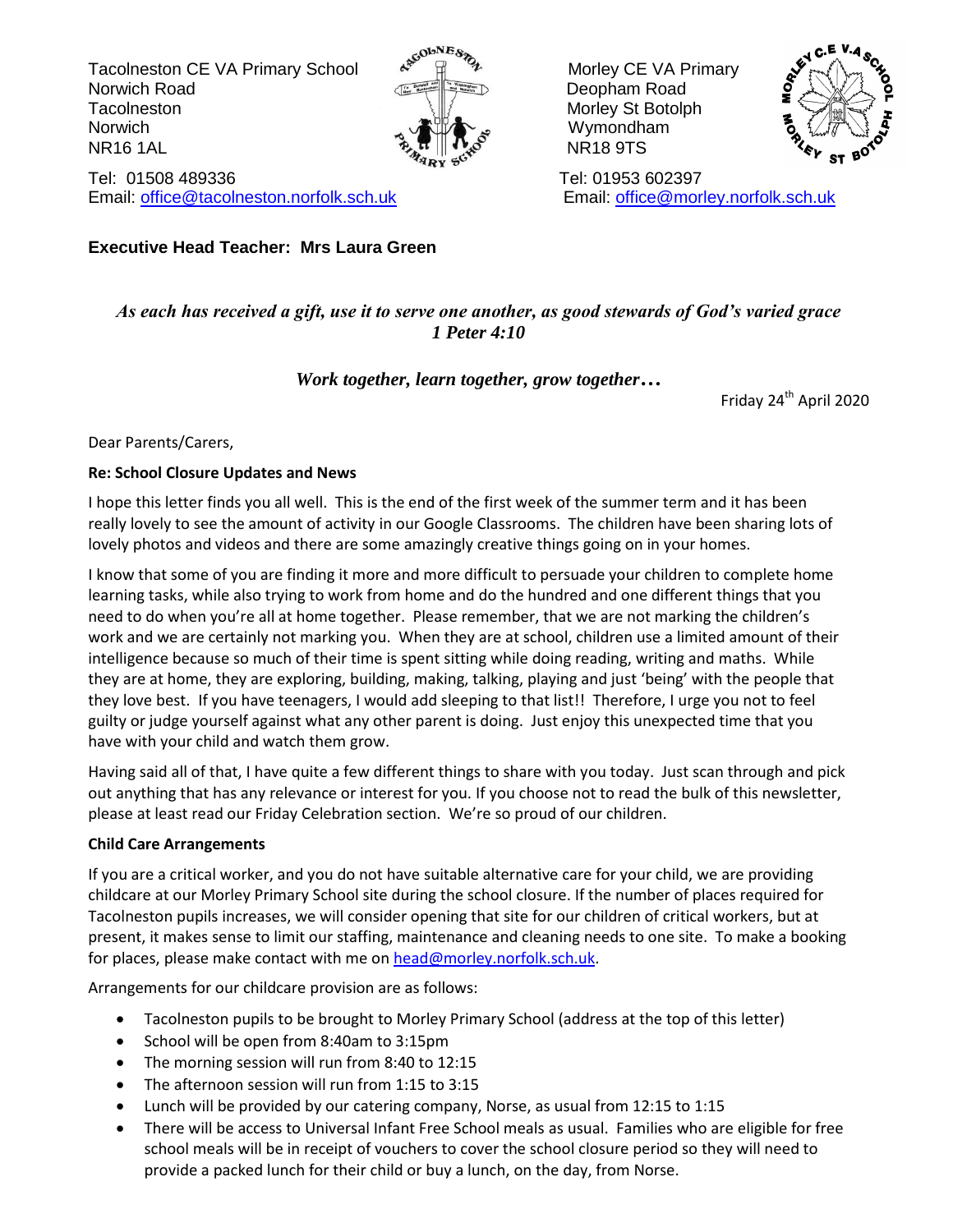- Your child can wear comfortable home clothes. They should have a complete change of clothes each day and you will need to ensure that they shower and wash their hair on return from our setting.
- They should bring their wellies, PE Kit and water bottles (all clearly labelled)
- They can bring a healthy mid-morning snack

Please feel free to contact me if you have any questions or concerns, or if your circumstances change at any time.

#### **Benefits and Financial information**

#### **Universal Credit - Information on Coronavirus**

Essential information on Coronavirus has been issued on the Understanding Universal Credit website [https://www.understandinguniversalcredit.gov.uk/coronavirus/.](https://www.understandinguniversalcredit.gov.uk/coronavirus/)The page contains information about coronavirus and claiming benefits. It will be updated regularly with information on what to do if someone receiving benefits is affected by coronavirus. It has information on what to do if people are in work and not claiming benefits, with sections about sick pay eligibility and how to apply for Universal Credit <https://www.gov.uk/apply-universal-credit>

[https://www.gov.uk/employment-support-allowance/eligibility.](https://www.gov.uk/employment-support-allowance/eligibility)

It also has information for those already claiming UC who may need to self-isolate and re-arrange appointments with work coaches.

For more information about any aspect of UC, including how to make a claim, visit the homepage [https://www.understandinguniversalcredit.gov.uk/.](https://www.understandinguniversalcredit.gov.uk/)

#### **Police:**

The Police have created a 'Safer Schools Newsletter' together with various activities for your child to complete. Please see the attached documents.

#### **Keeping Fit and Sports Challenges:**

I have had a couple of things sent to me this week, which I think are particularly good and very easy to do at home: Norfolk School Games and Sportshall Home Awards pentathlon. These initiatives cover everything you need to keep your lively children fit and occupied. Please see the front page of our website for details/video (under Covid-19). I have also received information from Active Norfolk with new ideas for keeping active at home. The link below will take you directly to the weekly timetable of activities.

<https://www.activenorfolk.org/active-at-home-kids>

#### **Home Learning:**

We have noticed that some of our children have been having difficulty managing the Google Classroom. One of our teachers has produced this guidance:

**Text-to-speech:** Accessibility options are widely built in to most new devices and are accessed in the SETTINGS menu. They need a bit of a play and a tweak but are worth it when setting up a device for school-friendly work. Selected text can be read aloud (like on Clicker 7).

**Speech-to-text:** Most children have already clocked that you can press the microphone icon at the side of the Google search bar, and you can talk to it like an Alexa. On MSWord there is (version-dependant) a dictate icon on the far right of the toolbar. In Google Classroom, if you're typing straight onto a Google document, click on Tools and select voice-typing from the drop down menu.

#### **Summer Reading Challenge:**

We have set a reading challenge for the summer term in order to keep reading high on the agenda for home learning. See the attached Reading Challenge sheet.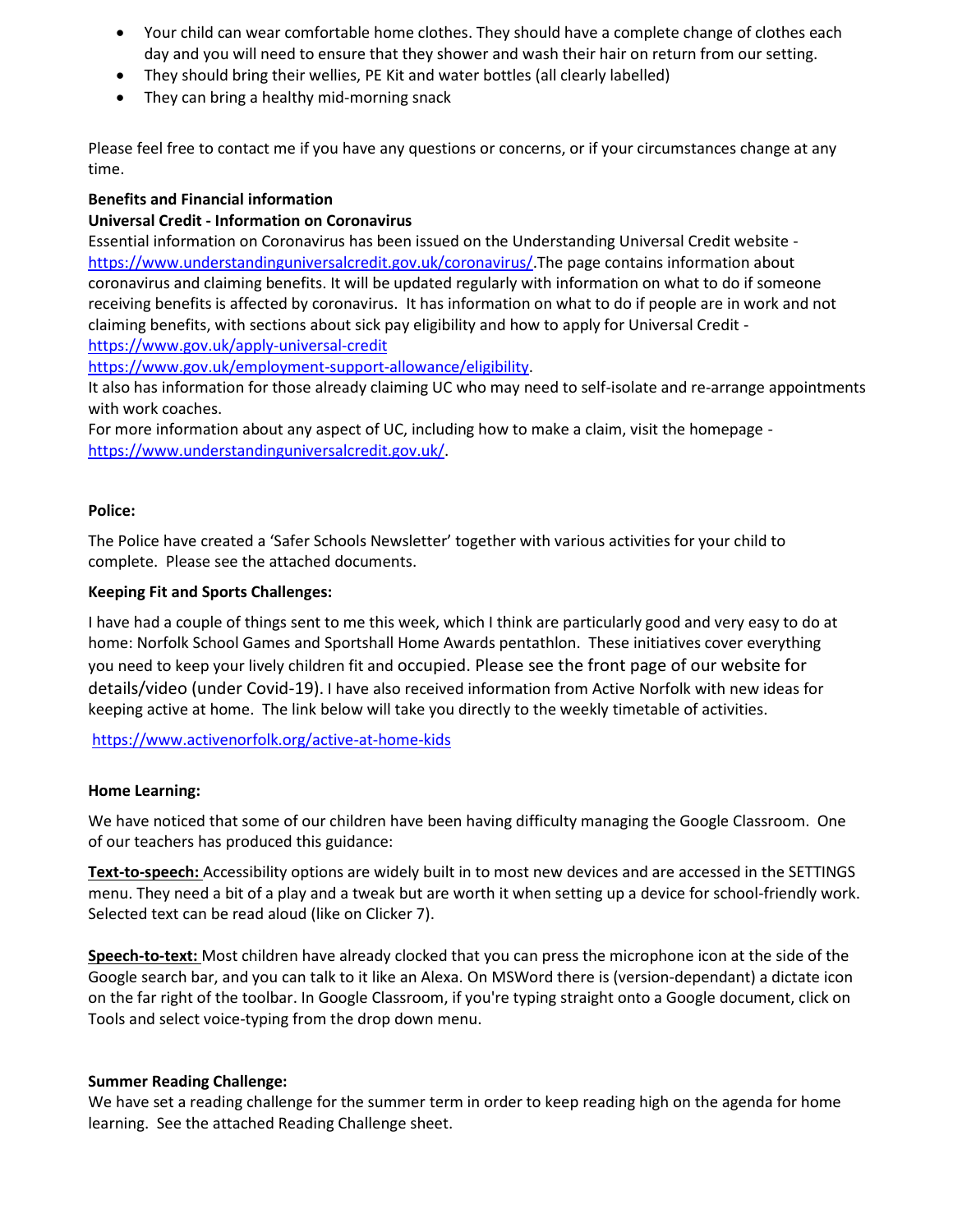#### **Oak Academy online lessons and BBC Bitesize home learning programmes:**

We sent a message to you on Tuesday of this week to let you know about the new resources announced by the DFE over last weekend. Our teachers have checked the Oak Academy online lessons. They tell me that the lessons are sequenced and easy to navigate. They include phonics, spelling and comprehension activities. There are lots of videos for the children to watch and engage with and the lessons are a suitable length. If parents are finding it hard to support learning at home, the online lessons tell the child exactly what to do. Take a look at these links:

<https://www.thenational.academy/> <https://www.bbc.co.uk/bitesize/articles/zn9447h>

#### **Writing:**

Pie Corbett is well known to all teachers as a writing guru. He has created a radio blogging show on weekdays at 9:30 - 10:30 am. This is very good, especially for KS2 children. The show is interactive and provides opportunities for pupils to write and post their work online and receive feedback . Here is the link: <https://radioblogging.net/>

#### **Safeguarding and Wellbeing:**

Managing Stress and Worry During the Covid 19 Outbreak The Help Hub have produced this document which provides a range of cognitive behaviour techniques to help people to manage their stress and worry. You will find this among our attachments.

#### **The Educational Psychology & Specialist Support team:**

The EPSS have produced a list of useful resources for home learning and parent/carer awareness. See the attached document.

## **Celebration Friday**

Our children have completed some wonderful work this week. The teachers have nominated the following children for special mention:

Morley:

Mikey fed an alpaca:



- Ezra has worked incredibly hard this week. He's engaged in the on-line learning, submitted a wonderful piece of writing for homework and posted several pictures of all the activities he's been involved in at home.
- Katie has uploaded a great picture of a mud monster on Google Classroom.
- Imogen is working very hard and sharing lots of her activities on Google Classroom
- Oscar has done some hieroglyphic decoding, a quiz on Queen Elizabeth II and he has created a biosphere collecting water, substrate, rocks and plants from a nearby stream.
- Milly has worked so hard on all the work set, she's edited work , completed all the maths initially set on My Maths and persevered with some really tricky maths tasks.
- Mrs O'Dell says: '*I've been really impressed by all the work - special mention to those children who have all completed the first (and in some cases first and second) English writing tasks - Abi, Amy S, Anja-Faith, Bethan, Charlie, Elissa, Finlay B, Finley T, Frankie, Josh and Milly. (and Robin who completed task 2)'*
- Pine class message:

*This week we have loved receiving pictures and video clips of children. We can see they have been reading, engaging in some amazing art and design projects as well as looking after animals and the environment . There have been many wonderful outside activities involving trees, hammocks, tents and building materials. It has been great to hear from*